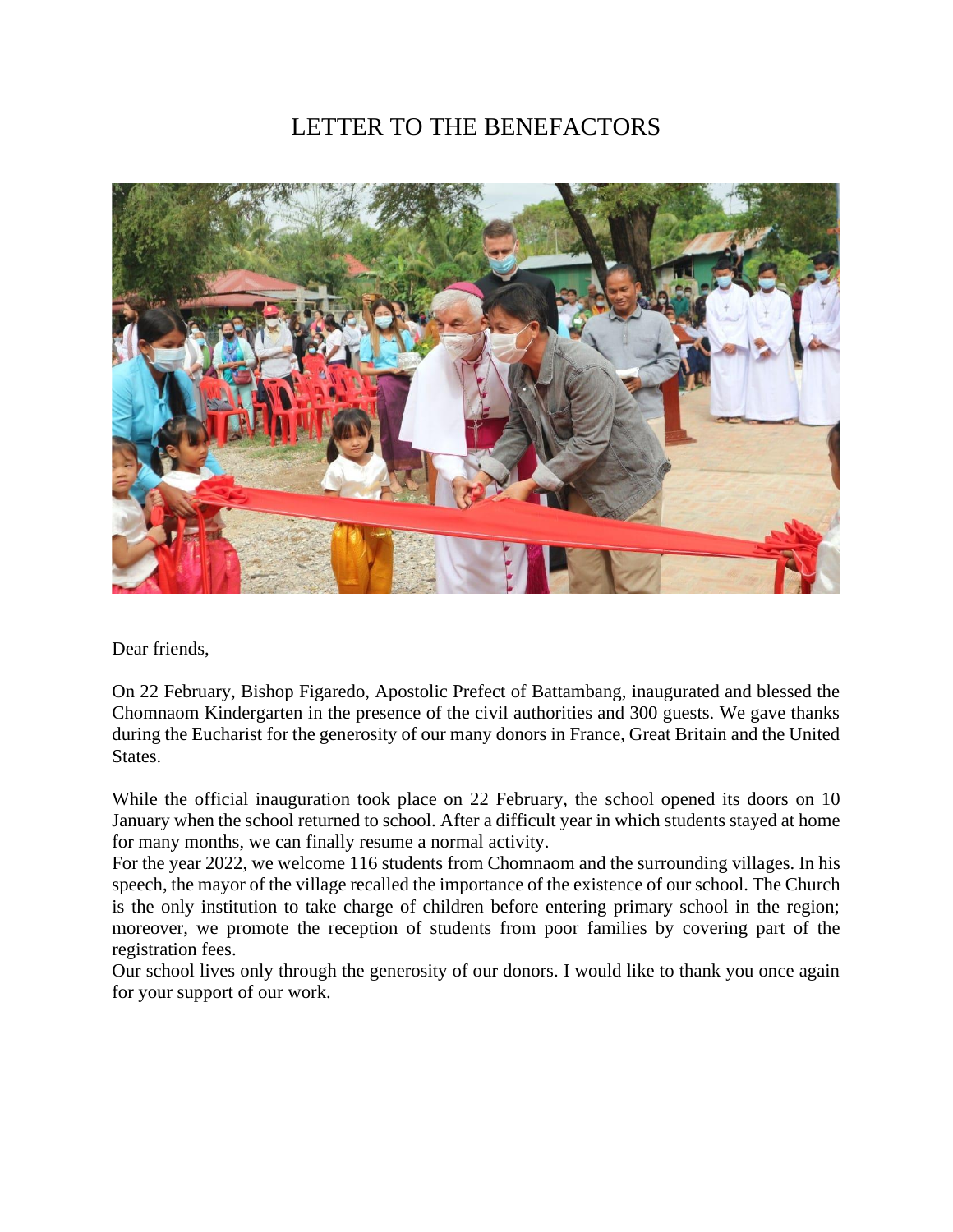



With four classrooms and toilets, we are now able to properly accommodate children. However, we now have to build a refectory for lunch and set up the playground. This new project amounts to \$50,000 (approximately €43,000). The Children of the Mekong Association will be our main donor for this new building, but we need to supplement our budget through other donations.